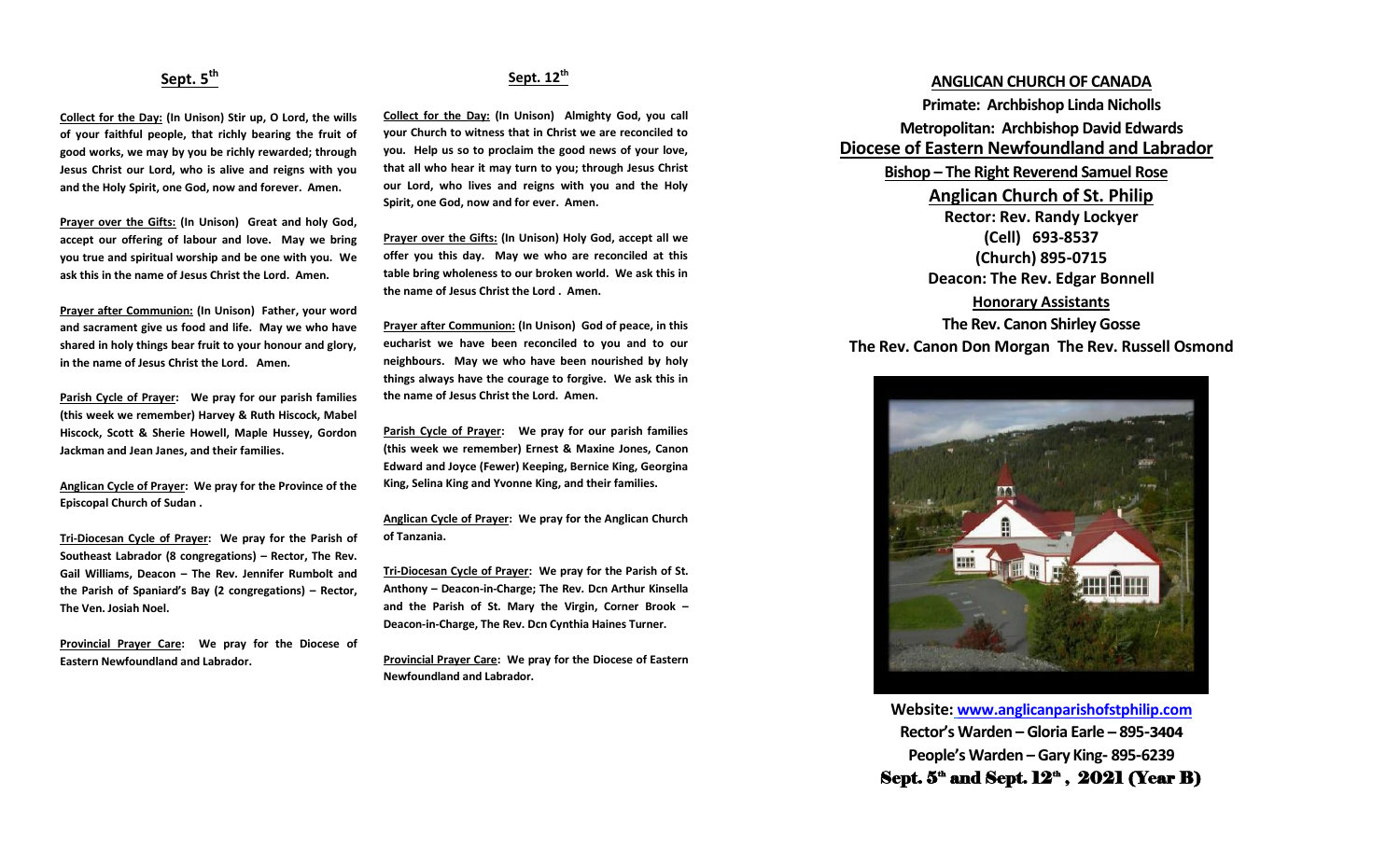#### *A WARM WELCOME IS EXTENDED TO ALL OUR PARISHIONERS AND VISITORS WHO ARE WITH US TODAY. WE HOPE THAT GOD WILL BLESS US AS WE WORSHIP HIM HERE TOGETHER AT ST. PHILIP'S CHURCH.*

**From the Rector's desk**: This weekend is the Labour Day weekend, which is always a reminder to us that the warm sunny days of Summer are quickly turning into the cool days of Fall. We are still in hope of a few more weeks yet before we bid farewell to Summer, and, even as we prepare for the Fall season it comes with anticipation of the transitional beauty of beautiful changing colors of the landscape around us. Each season brings its own uniqueness and reminder to us that God's plan for our lives unfolds in a similar fashion. Our very lives are like seasons, we are born into the world, we are children, then we become adolescents, then adults when our lives are a mixture of work, leisure, raising a family and many other adult responsibilities, then we retire (Godwilling) and enjoy the more relaxing, perhaps less stressful activities of life. Maybe we get to enjoy the presence of grandchildren, time to travel and do all the things we had long dreamt of doing in our retirement years. God willing, we have the blessing of good health and strength, of body, mind and spirit in that last season of life. We never know what to expect in the rapid change of the seasons of life, but we do have hopes and dreams. The one thing we can depend on in every season of life is that God's presence will not depart from us, even though when we are confronted with the challenges of living imperfect lives in an imperfect world it might seem as if we are alone at times. Whatever season of life you might find yourself in presently, know you are cared for and loved by a God that knew us from our mother's womb and has a plan for our lives that is unfolding at every breath we take. My prayer, as I referenced already, is that you are in a good place, that you are strong in body, mind and spirit. As we continue in this pandemic it is vitally important that we be there for each other as a source of strength and comfort in difficult times. We have been nearly 18 months living in very stressful and uncertain times. Our hope is that soon we will emerge to the brightness of a postpandemic life, when things revert back to a greater sense of normalcy, though what the new normal will look like is to be seen. In addition to dangers of being infected by Covid-19 or its variants, and the threat to our physical health, there is the very real and present danger it poses to our mental wellbeing, not necessarily just from the physical infection, but simply from living so long with our lives altered so drastically for so long. As we saw as a diocesan family last October (2020) when our bishop died so tragically, that the loss of

mental wellness is something that can affect any of us at any time. Our prayers are still for the family of Bishop Geoff, and for our diocesan family, as we continue to work through this tragic loss. At this time we have been informed that our current bishop, the Rt. Rev. Samuel Rose, on the advice of his doctor, and his family, will be taking medical leave to address his own mental health issues that he has been dealing with for the last few months. I will provide you with the letter sent out by Archdeacon Charlene Taylor, which we have been asked to share with our parishioners. With that comes our prayerful support of Bishop Sam as a parish, and I hope that you will take time each day to uphold him, his family, Archdeacon Charlene and the Synod staff in prayer. As Paul reminds us, we are many members but one body, and when one part of the body is sick so is the whole body. Here is the letter we have been asked to share:

THE DIOCESAN SYNOD OF EASTERN NEWFOUNDLAND AND LABRADOR The Anglican Church of Canada Web address: www.anglicanenl.net 22 Church Hill Telephone: (709) 576-6697 St. John's, NL Fax: (709) 576-7122 A1C 3Z9

September 1, 2021

Dear Diocesan Family;

I pray this letter finds you and those you love well. I am writing today to share some news with you about someone we all love, our beloved Bishop Sam. After consultation with his physician and family, he will be taking a medical leave of absence to address ongoing mental health issues that he has been dealing with for the past number of months. This medical leave will take effect immediately. In Bishop Sam's absence, and with the approval of the Metropolitan for the Ecclesiastical Province of Canada, Archbishop David Edwards, I have been appointed to act as the Diocesan Administrator. I ask for your prayerful support for Bishop Sam and his family as they travel with him on the path of wholeness and healing. I also ask that you respect his privacy and give him the time and space he needs to be restored to health. A Prayer for Bishop Sam: May you be wrapped up in God's love. Found deep in his everlasting wings. Carried and kept, safe and cherished. May the healing power of Christ breathe across your being now. Amen.

Blessings, The Venerable Charlene Taylor Diocesan Administrator

Perhaps you might want to use this prayer each day as we pray for our Bishop's health.

 *Rev. Randy*

## *THE BULLETIN FOR THE WEEKS OF*

*Sept. 5th and Sept. 12th*

#### **IS GIVEN TO THE GLORY OF GOD**

**IN LOVING MEMORY OF:**

# *Harold W. Sheppard*

*(September 6, 1911 – December 14, 2003)*

**Given by Nina Martin-Sheppard**

# &

### **IN LOVING MEMORY OF:**

# *Canon Bert Cheeseman*

*(July 16, 1927 – September 10, 2016)*

**Given by Dawn & Family**

## *Dismissal Song*

**Go now in peace; never be afraid. God will go with you each hour of every day.**

**Go now in faith,** 

**steadfast strong and true. Know he will guide you in all you do.**

**Go now in love and show you believe. Reach out to others so** 

**all the world can see.**

**God will be there watching from above. Go now in peace, in faith and in love.**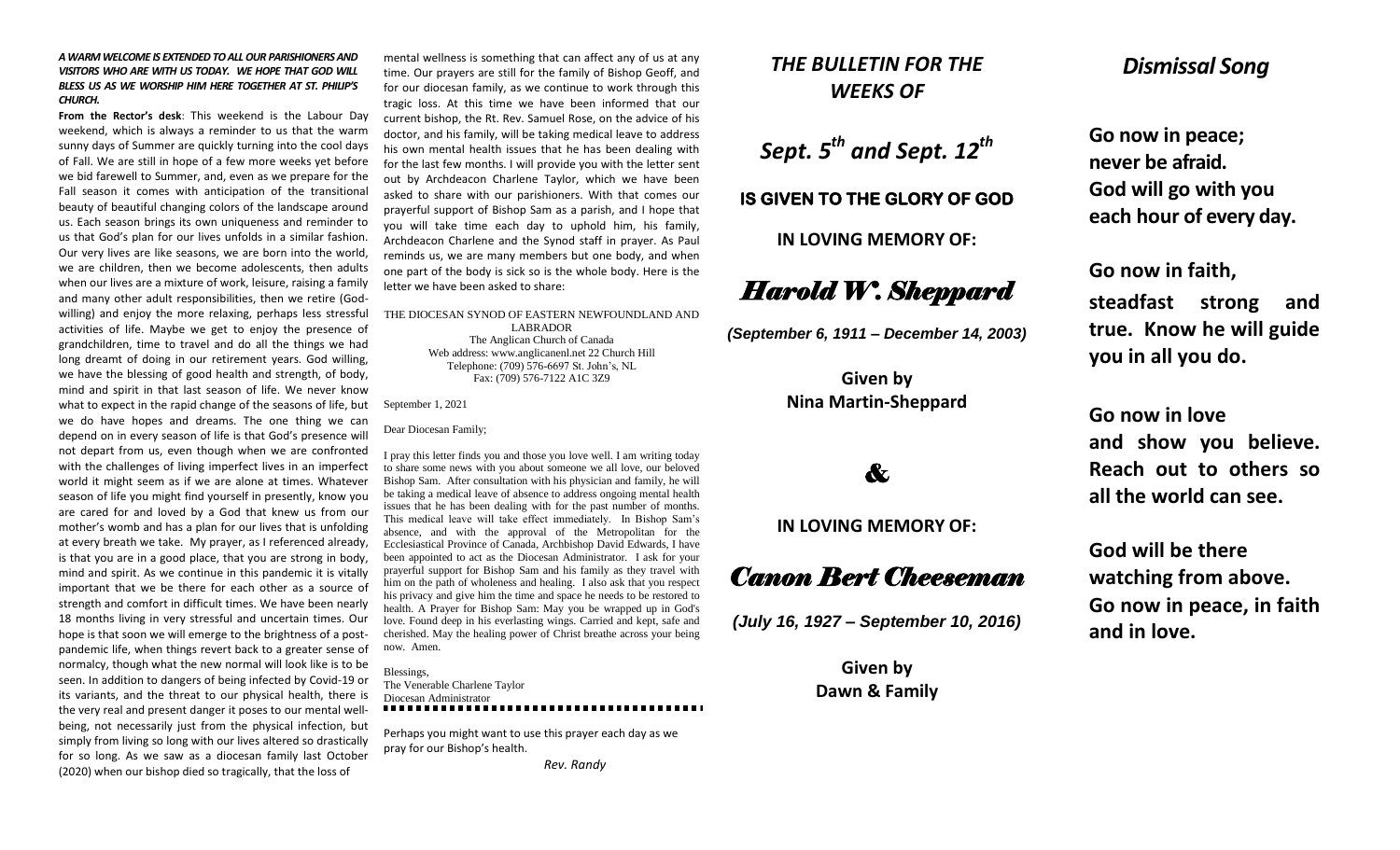#### *NOTICES/MEMORABLE DATES*

**Pre-registration for worship** will no longer be required after **September 5th**. However, should we be aware of a possible Covid case of anyone that attended our service public notice will be issued.

**Sept. 8 – ACW Meeting -** 7:30 pm – Church Boardroom.

**Choir to resume on Sunday, September 19th**, if all is well and no further restrictions are in place at that time. We have missed seeing our choir sitting in their places, and are look forward to seeing them again.

**Confirmation classes will resume in early October.** If you have a child, or know of someone else, please let them know so they can contact the rector to register.

**The 2021 annual Flower Service** was held successfully on Sunday (August  $8<sup>th</sup>$ ). It was such a good feeling to be able to gather in the cemetery and have so many attend. It was also good to see the cemetery looking so lovely, as so many commented on. Thank you to our student worker, Aiden Osmond, for his hard work getting the grass cut and trimmed. A job well done! Aiden is now finished work and we wish him well as he begins his first year of studies at MUN.

**Updated diocesan Covid-19 protocols**. Currently the mandatory mask rule has been lifted, and it is one's choice to wear one. We are still very much aware that there is Covid-19 in our province, so we must still be very cautious when we gather for worship. We are suggesting that masks be worn when not sitting in the pews and when coming forward for Eucharist. We will still respect everyone's private space by maintaining distance. We are encouraged by the high number of vaccinations in our province but we are still not quite where we would like to be in relaxing all the restrictions.

**The Canon E.B. Cheeseman Parish Centre** is now available for rental for birthday parties, showers, etc. We will still need to exercise care and caution when using the parish centre, and we are not yet at a point where we can rent it out for maximum occupancy, as we must sill observe the rule of physical distancing. If anyone is interested in renting the Centre please contact Donna or Janice Spurrell and they will be able to inform you of the current rules around its use. These rules can change at any time based on direction from our Chief Medical Officer and/or our Diocesan Covid team.

**If you would like to receive Rev. Randy's weekly email** please provide your email address. Periodically, the Rector sends out emails to all those in the parish whose email he has on file. Please provide him with your email address by emailing him at [lockyerrandy@gmail.com.\](mailto:lockyerrandy@gmail.com./)

**Our Food Bank boxes** are still in the foyer and we welcome donations of nonperishable food items to be dropped into them. Once they are full we take them to the Pop-Up Pantry (food bank) at St. Lawrence's church.

**Who is an ACW member or an ACM member?** The short answer is, every woman of our parish is an ACW member and every man is an ACM member. We would love to get the numbers of active members up that attend regular meetings. Contrary to what some might think, it's not always about meetings and planning fundraisers, it is also about fun and fellowship together. We would love to see more of our ladies and gentlemen meeting together, getting to know one another better and growing our parish.

**Hospital visitation is limited to only the appointed chaplain.** Whenever any of our parishioners are admitted to hospital, parish clergy are prohibited from visiting because of Covid-19 guidelines. So please ask for the Anglican Chaplain, and, he will be most happy to visit you regularly during your hospital stay.

**Rev. Randy is available for prayer –** during this time of separation and isolation many people may be feeling lonely. If you would like prayer, please contact the office (895-0715) and Rev. Randy will pray with you on the phone.

**The 98.5 FM frequency is always in use** whenever we are gathered for worship. If our numbers inside exceed the permitted numbers, there is still the ability to listen to the service through your car radio while in the parking lot of the church.

**Parish Finances** is always a concern for us as we endeavor to keep up-to-date on our commitments. Last year (2020) turned out to be an excellent year for the parish financially, as all of you, parishioners of St. Philip's parish rallied to ensure the bills could be paid in the midst of the pandemic as our building was closed. We are very grateful for that, and, not many parishes in the diocese had this experience, and it happened here because of your faithfulness to God and your devotion to this parish. We are now coming to the end of the first quarter of 2021, and we want to remind everyone that the challenges of the global pandemic are still with us, our building continues to be closed down for inside worship and fundraising is non-existent at the moment. We ask everyone to be mindful of our situation and to help us keep up financially by being regular in your financial support of the parish. God bless you for all you do in the life of our parish.